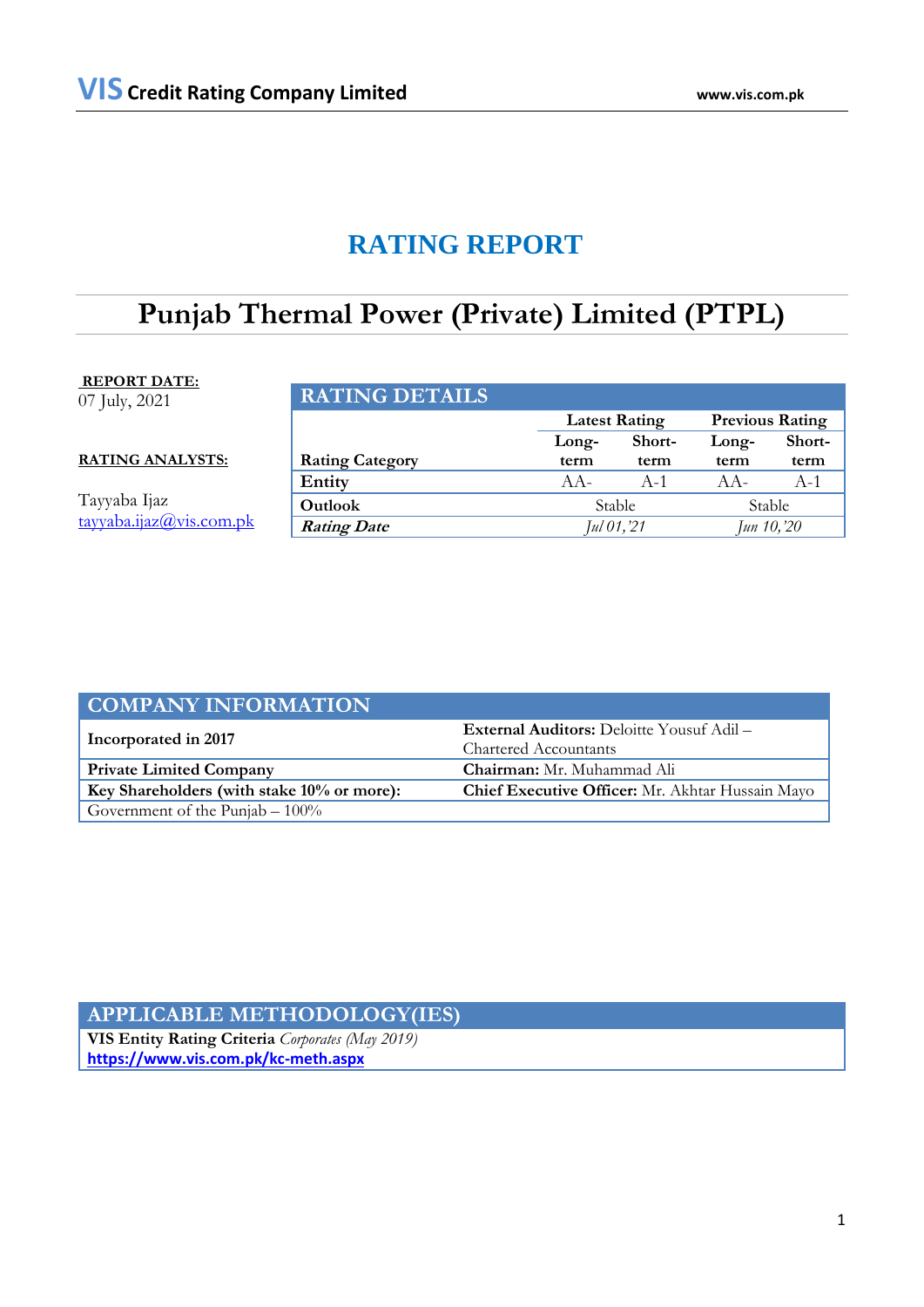## **Punjab Thermal Power (Pvt.) Limited (PTPL)**

### **OVERVIEW OF THE INSTITUTION**

### *Punjab Thermal Power (Private) Limited was incorporated as a private limited company under the Companies Act 2017 on June 08, 2017. The principal activity of the company is to build, own, operate and maintain a thermal plant having a total capacity of 1,263.2 MW.*

### **Chairman's Profile:**

*Mr. Muhammad Ali is currently serving as Chairman Board of Directors of PTPL. He did his Bachelor`s Degree in Electrical Engineering from UET, Lahore. He has over 20 years of experience and expertise in Energy & Petrochemical Sectors; holding leading roles that oversaw development, construction, operations and management of mega-size projects. He has recently taken over the energy business portfolio of the JS group of companies as CEO of JS Energy where he looks after the group's oil and gas, power generation, and energy storage and handling businesses.*

#### **CEO's Profile:** *Mr.*

*Akhtar Hussain Mayo is currently serving as Chief Executive Officer of Punjab Thermal Power (Private) Limited. He did his BSc in Mechanical Engineering & MS (Total Quality Management). He has more than 36 years of practical experience in the field of engineering. He has previously served as General Manager/Head Power Plants & Mechanical Section NESPAK.*

## **RATING RATIONALE**

The ratings assigned to Punjab Thermal Power (Private) Limited (PTPL) incorporate its strong ownership profile being wholly owned by a sub-sovereign, Government of Punjab (GoPb) through Energy Department. PTPL is a combined cycle power project of 1,263.2 MW (net 1,242.7 MW) on Re-gasified Liquefied Natural Gas (RLNG) as the primary fuel and High-Speed Diesel (HSD) as back-up fuel located near Haveli Bahadur Shah /Trimmu Barrage, District Jhang, Punjab, Pakistan. The project was approved by the Cabinet Committee on Energy (CCE) of the Federal Government on June 6, 2017. CCE also relaxed, to the extent of this project, the ban it had placed on new imported fuel based power projects. PTPL filed application for grant of generation license on July 26, 2017; National Electric Power Regulatory Authority (NEPRA) granted power generation license to PTPL in February, 2018.

**Financial close was achieved on April 23, 2021; Delays were witnessed in achieving financial close; construction cost was revised upwards:** The company was expected to achieve the financial close by end-July'18; the delays were mainly caused by predicaments in forming a syndicate of banks and delay in signing of concession agreements coupled with COVID-19 implications. The project was initially expected to achieve commercial operations by end-Dec'19. However, according to the management, construction activities were delayed by the EPC contactor and the project has achieved overall completion of 83% up till now. The project is contemplated to achieve COD by end-Mar'22. The company has received 99% of the equipment shipments including turbines, generators, HRSGs and various auxiliary systems etc. As per progress report for period ended-Mar'21, civil construction, installation of mechanical and electrical systems for simple cycle systems have been majorly completed while the same is in progress for combined cycle systems.

The proposed combined cycle efficiencies are 61.2% and 55.8% on RLNG and HSD respectively and Simple Cycle efficiency is 39.2% on RLNG. Meanwhile, the proposed annual plant availability of 1,263MW project is 92%. In addition, the proposed net capacity after auxiliary consumption is 1242.7 MW (Gross 1263.2 MW) on RLNG and 1081.8 MW (Gross 1105.0 MW) on HSD. On account of delays, cost increase by USD 73.03m mainly due to escalation in interest during construction (IDC), financing fees & charges, insurance and administrative expenses during construction and engineering consultancy. Breakup of project cost is tabulated below:

| <b>Breakup of Project Cost</b>     | in<br>USD - | <b>Revised</b> |
|------------------------------------|-------------|----------------|
|                                    | million     | Cost in USD    |
|                                    |             | million        |
| <b>EPC Cost</b>                    | 520.0       | 520.0          |
| <b>Additional EPC Cost:</b>        | 5.710       | 5.710          |
| i. Combustion Monitoring System of | 0.500       | 0.500          |
| Gas Turbines                       |             |                |
| ii. Flood Protection               | 2.000       | 2.000          |
| iii. Auditorium                    | 1.500       | 1.500          |
| iv. BOP Spares                     | 1.710       | 1.710          |
| Non EPC Cost:                      | 54.938      | 81.434         |
| i. Engineering consultancy         | 10.678      | 19.086         |
| ii. O&M mobilization               | 5.257       | 5.257          |
| iii. Land Cost                     | 4.437       | 4.437          |
| iv. Insurance during construction  | 5.257       | 10.008         |
| v. Security Surveillance           | 7.986       | 7.986          |
| vi. Administrative Expenses during | 10.995      | 22.333         |
| construction                       |             |                |
| vii. Testing & Commissioning       | 10.327      | 12.327         |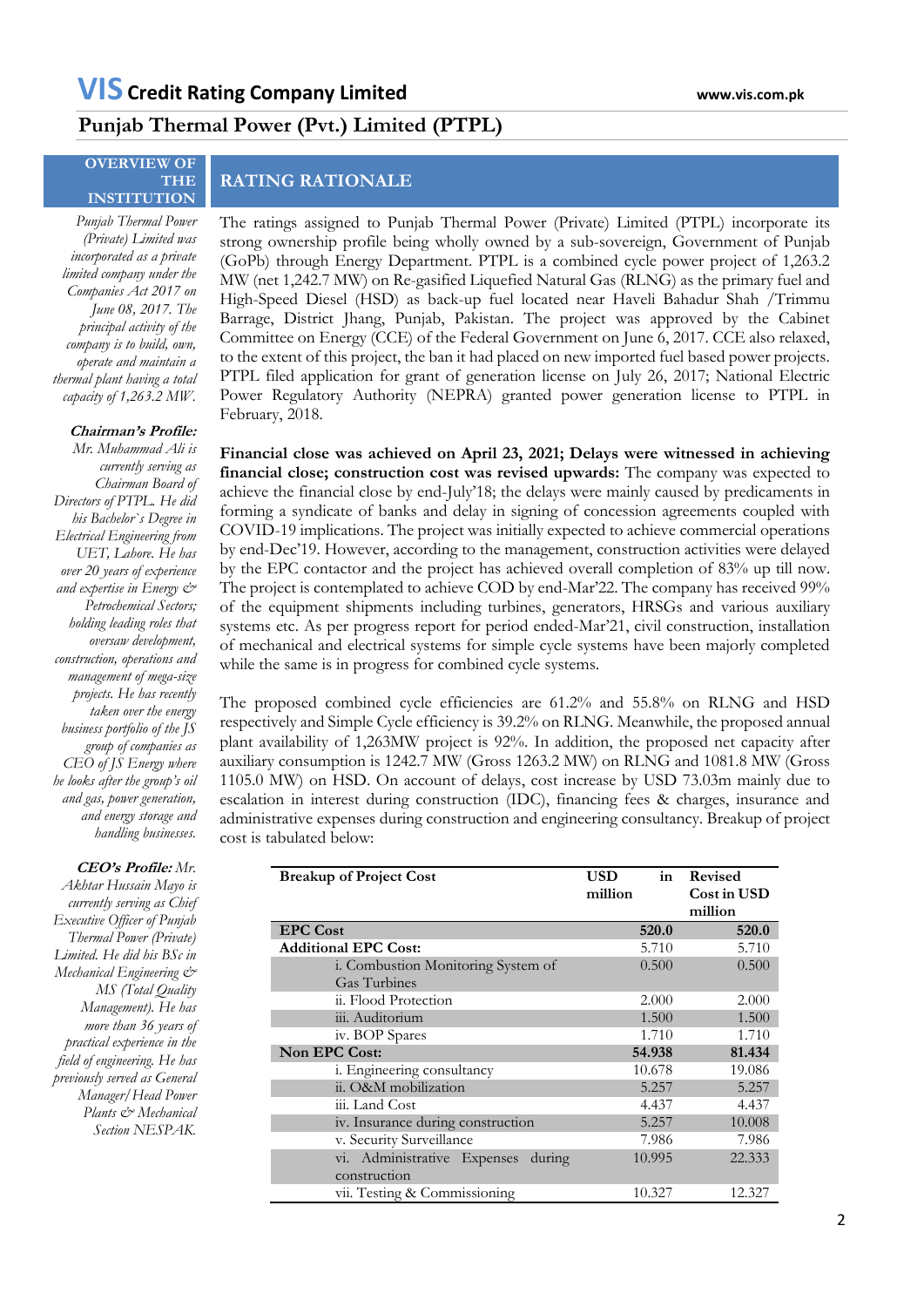# **VIS Credit Rating Company Limited www.vis.com.pk**

| <b>Custom Duties &amp; Cess</b>     | 29.326  | 25.475  |
|-------------------------------------|---------|---------|
| LTSA Initial Spare Parts            | 10.500  | 10.500  |
| Gas Pipeline Cost                   | 36.224  | 36.223  |
| <b>CAPEX</b>                        | 656.698 | 679.343 |
| <b>Financing Fees &amp; Charges</b> | 14.776  | 30.747  |
| <b>Interest During Construction</b> | 36.285  | 71.077  |
| <b>Total Project Cost</b>           | 707.759 | 780.791 |

**PTPL is to be constructed and operated on land with title owned in the company's name with debt to equity mix of 70:30:** The revised project cost in local currency was estimated at Rs. 112b. Equity contribution according to defined proportion amounted to Rs. 33.6b which has been fully injected by end-June, 2020 by means of advance against shares to be issued, which were subsequently converted into share capital. Debt contribution amounts to Rs. 78.4b against which first drawdown of Rs. 18b was made on April 30, 2021. The debt comprises syndicated term finance facility amounting to Rs. 67.35b and musharaka agreement of Rs. 11.05b involving leading commercial banks. As per management, monthly drawdowns would be made according to cash flow requirements. Apart from the aforementioned budget, the sponsor has also contributed advance equity towards working capital to the tune of Rs. 6.52b by end-9MFY21 against which shares would be issued later.

Given the financial close was delayed, the sponsor supported the company by providing interest free loan amounting Rs. 8.7b (FY20: Nil) by end-9MFY21 with the requirement of Loan Agreement and Sponsor Support Agreement (SSA) dated August 28, 2020 and December 17, 2020, respectively. The loan will be subordinated in accordance with the terms and conditions of the Common Terms and Accounts Agreement (CTAA) with effect from the facility effective date. In addition, short-term borrowings stood at Rs. 9.7b (FY20: Nil) at end-9MFY21. This pertained to borrowings mobilized against syndicated bridge finance facility of Rs. 10b from commercial banks for the purpose of funding milestone payments under offshore and onshore letter of credit arrangements. The facility carries markup at rate of 3M KIBOR plus 2.5% per annum and is secured by way of a guarantee and debit authority provided by sponsor, first ranking charge on hypothecated property and right of set-off over the disbursement amount. Further, the company also entered into short-term working capital finance facilities of upto Rs. 15.2b under first working capital and running musharaka agreement to meet its working capital requirement. The availability period of facilities is 12 months' commencing from the facility effective date unless extended with the prior written consent of the financiers. The facility carries markup/musharaka profit at rate of 3M KIBOR plus 2% per annum and is secured by way of charge against all present and future assets of the company in accordance with the requirements of security documents. The company is in process of certain conditions precedents; facility effective date has not been achieved yet, hence no amount has been drawn till end-9MFY21.

**Power Purchase Agreement (PPA) signed with CPPA-G for 30 years with 'take or pay' provision on June 22, 2020:** PTPL signed PPA with CPPA-G for a period of 30 years. The cabinet Committee of Energy (CCoE) approved the reduction in capacity charges of Government owned projects in Aug'20 and revised the ROE from 15% to 12% with US Dollar indexation. The cost overruns until the physical completion date of the project are to be determined at the time of COD and may be claimed under the tariff true-up. As per the agreement, CPPA-G should take delivery of and pay for all Net Delivered Energy (NED) generated by PTPL at the interconnection point. Further, the power purchaser should also pay the take or pay energy shortfall as per the pre-negotiated terms. In this regard, PTPL should not take any action, which would encumber, impair or diminish its ability to generate, sell and deliver the energy.

Further, power purchaser has exclusive right to energy and capacity. Except to the extent that electric energy is required for the operation of any part of the complex, the company cannot without the prior written approval of the CPPA-G sell or deliver electric energy produced to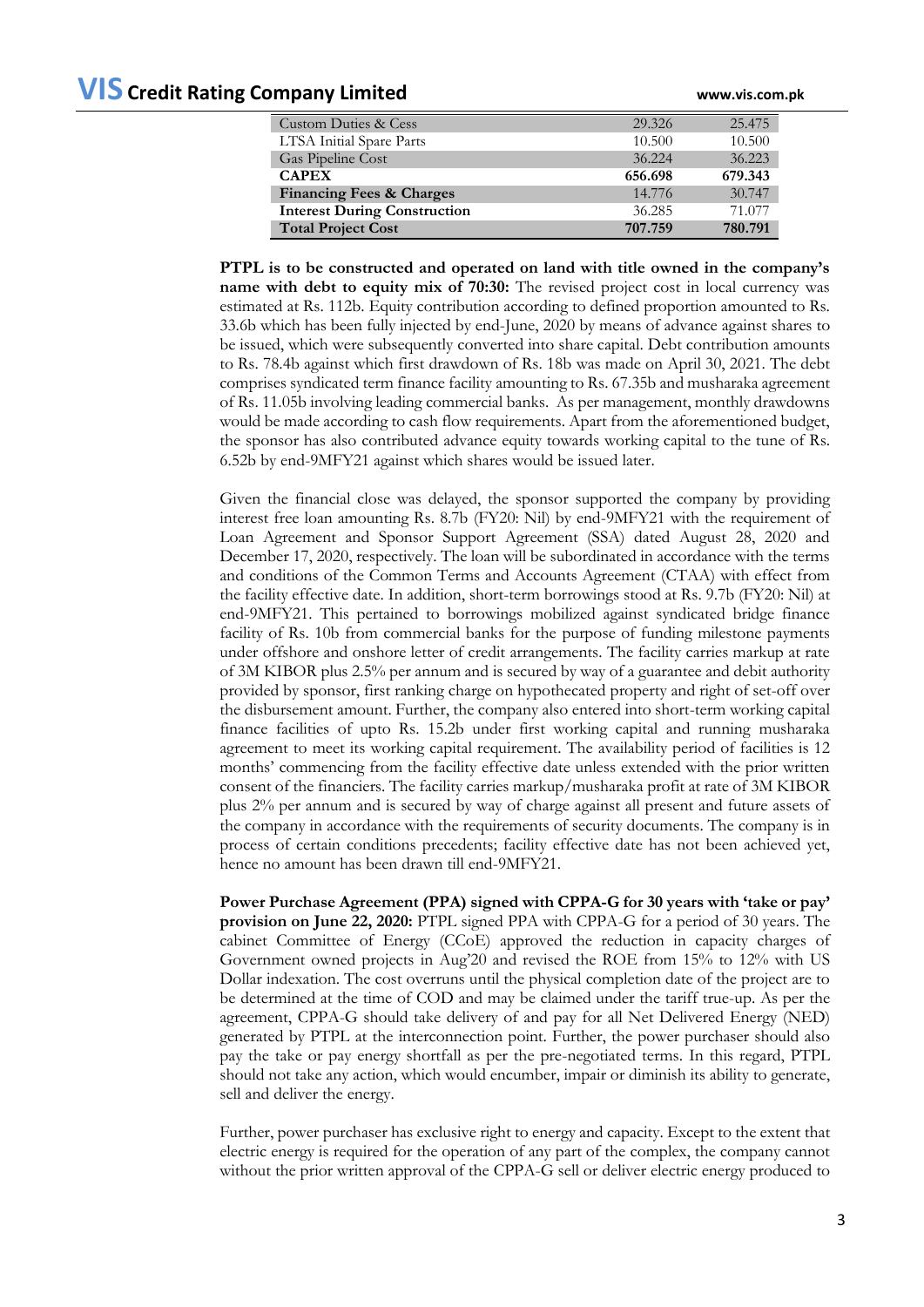anyone other than the power purchaser. Moreover, the company cannot allocate the right to or in the available capacity to any other party other than the power purchaser.

**Construction of interconnection facilities:** The power purchaser will be responsible for the design, construction, financing, completion and commissioning of the interconnection facilities (excluding the metering system). If CPPA-G has not completed and commercialized the interconnection works by the required date, the pre-set commercial operations date (COD) can be extended day-for-day until the date on which the interconnection works are completed. However, if the delay exceeds more than 15 days, the power purchaser will have to pay the company an amount equal to 50% of the fixed O&M (foreign) component, the fixed O&M (local) component and working capital component, multiplied with the contract capacity. In addition, if the delay in completing the interconnection facilities continues beyond the scheduled COD, CPPA-G will be required to pay the principal payments due under the financing documents; provided that such principal debt paid by the power purchaser is excluded in any determination or calculation of tariff at COD to be paid by the power purchaser. However, it is to be noted that interconnection facilities between the Power Plant and National Grid (220 kV Grid Station Toba Tek Singh, almost 50 kM from the project site) have already been completed and energized and ready to disperse the power produced by the plant to the national grid.

**PPA Liquidated Damages (LDs) on contract capacity and declared available capacity:**  As per agreement, for Gas Turbine 1 (GT1) Period, the contract capacity will be 400 MW while for GT2 Period, the contact capacity will be 800 MW and for the period commencing on COD and ending of expiry term, the contract capacity will be 1,242.7 MW at Gas and 1,081.8 MW at High Speed Diesel (HSD) after auxiliary consumption of maximum 3% in accordance with the tariff. The company will pay to CPPA-G in immediately available funds within five business days after notice to reduce the contract capacity, as liquidated damages. The aggregate reduction in contract capacity cannot exceed 10% of the contract capacity of both turbines. If the reduction in contract capacity requested by the company is greater than 0% and less than or equal to 2% of the specified contract capacity, the amount payable will be equal to \$117,000 multiplied by number of MW of the reduction in contract capacity. If the reduction in contract capacity requested by the company is greater than 2% and less than or equal to 5%, the amount payable will be equal to USD 234,000 multiplied by the number of reduced MWs in excess of 2% and if the reduction requested is greater than 5% and less than or equal to 10%, the amount payable will be equal to USD 350,000 multiplied by number of MWs of the reduction in contract capacity in excess of 5%.

Following the COD, any downward revision in declared available capacity made between twelve and four hours prior to the beginning of an operating day, PTPL will pay the power purchaser as liquidated damages an amount equal to 10% of the difference between the declared available capacity prevailing twelve hours before the start of the operating day and the revised declared available capacity prevailing four hours before the start of the operating day multiplied by the applicable capacity price for the relevant hour of that operating day. However, no adjustment will be made to the actual declared available capacity. Similarly, any downward revised declared available capacity made less than four hours prior to the beginning of an operating day, the company will pay the power purchaser, an amount equal to twenty percent 20% of the difference between the declared available capacity prevailing four hours before the start of the operating day and the revised declared available capacity prevailing at the start of the operating day multiplied by the applicable capacity price for the relevant hour of that operating day.

However, in case of any upward revision to the declared available capacity for any hour, with a notice at least four hours prior to the start of the relevant hour, no liquidated damages will be payable. Moreover, after COD if the company fails to comply with dispatch requirements, then for any hour the company is required to pay the power purchaser as liquidated damages an amount equal to 100% of the difference between the declared available capacity prevailing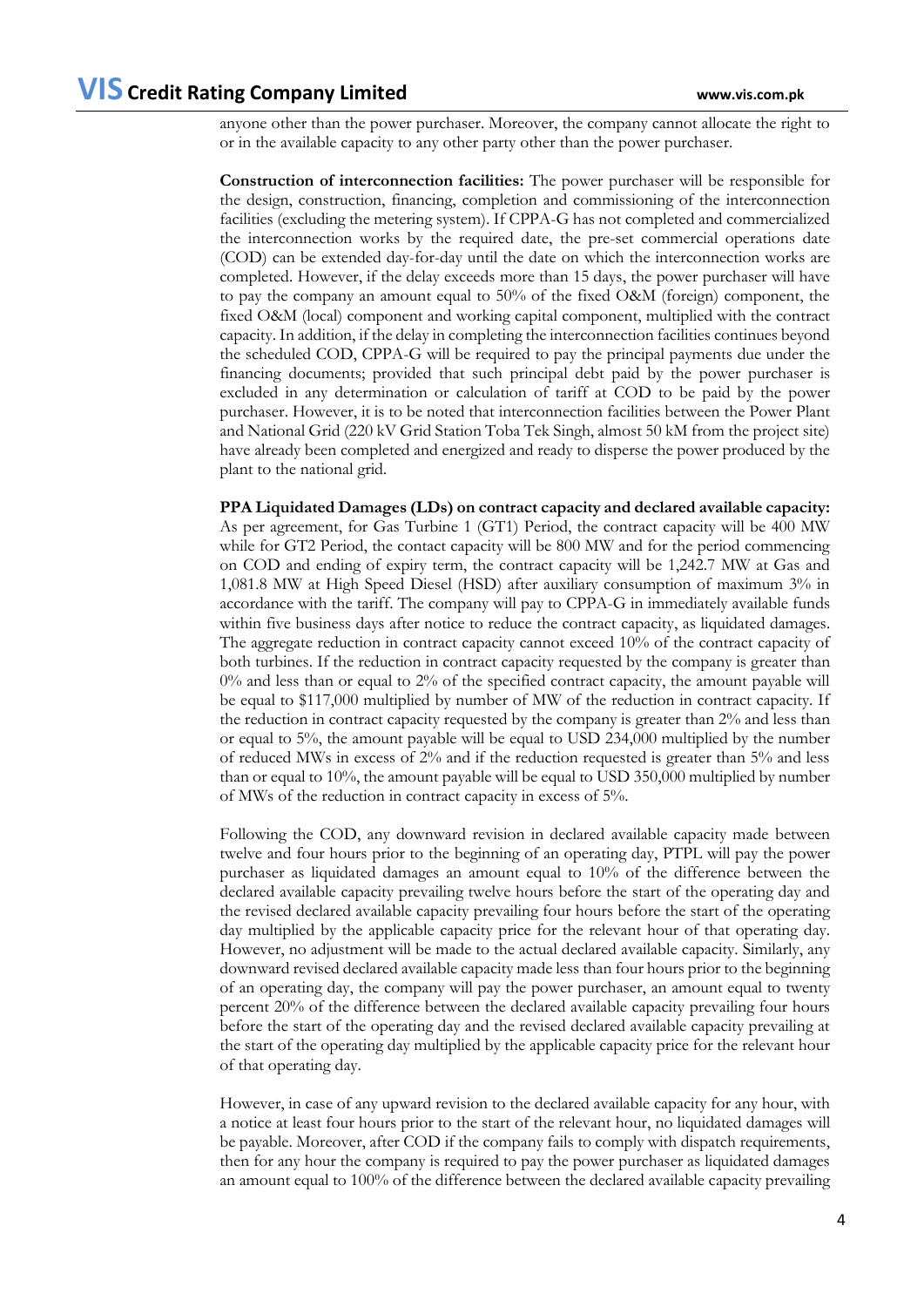at the start of the hour and the available capacity for that hour multiplied by the applicable capacity price for such hour.

**PPA LDs on delay in commercial operations:** If the company does not initiate commercial operations by the Required Commercial Operations Date (RCOD), then for each month (prorated daily) thereafter until the COD is actually achieved, PTPL will pay CPPA-G as liquidated damages an amount equal to \$2.50 per kW of contract capacity per month; however, the company will not be liable to make the aforementioned liquidated damages payment if the delay in achieving COD has been caused solely due to the Simple Cycle Operations and has been communicated to the power purchaser in writing within 24 hours of the occurrence of any such issue. Given the company is required to achieve COD within 26 months after the financial close, as per the binding agreement, no such LDs are expected to be imposed.

**Gas supply arrangement (GSA) signed with Sui Northern Gas Pipelines Limited (SNGPL) for 15 years for gas supply of 185mmcfd:** The company signed GSA with SNGPL on August 4, 2020, for a period of 15 years, with the first year starting from COD. Prior to the expiry of the term, the seller shall enter into necessary arrangements to ensure the term is extended for another 15 years. PTPL will have the first right to refuse any new imported gas the seller intends to include in its network and the agreement will, subject to any necessary approvals from GoP will be accordingly extended. PTPL will have the option to terminate the agreement if the Implementation Agreement or PPA is terminated; either party will not have any liability to the other party by virtue of such termination. Gas supply arrangement for 185mmcfd has been proposed on take or pay basis. However, the PTPL is under no obligation to accept delivery of any gas, which has a value below 950btu/per Standard Cubic Foot or above 1170btu/ Standard Cubic foot.

In case monthly take-or-pay quantity is not fully utilized by the company in the complex, PTPL can request SNGPL to divert any unutilized monthly take-or-pay quantity to other power plants; SNGPL can arrange for such diversion at the cost and risk of buyer subject to available capacity in its pipelines. Any amounts received by the seller from the other power plants in consideration of supply of the diverted gas, after making deduction of any additional charges incurred by the seller in arranging the sale will be paid by the seller to the company.

**Late payment surcharge and maintenance by gas supplier:** If any bill payment is not made by the due date, a late payment surcharge entailing 1M KIBOR+ 2% per annum, compounded semi-annually, will be calculated for the actual number of days against which the amount remains unpaid. Every year maintenance will be carried out by SNGPL within 16 days for any scheduled periods required for maintenance, provided however that maintenance undertaken at one time during a year should not exceed a maximum of 7 continuous days. Each party will also be allowed an additional 72 hours of outages for any unscheduled periods required for maintenance. SNGPL and PTPL will make every effort to coordinate their respective shutdown times for the purpose of minimizing the adverse impact on the other party of maintenance and repair of such party's respective facilities. Non-delivery of gas during such mutually agreed shutdown period will not constitute a breach or failure on the part of the seller.

**Engineering, Procurement and Construction (EPC) with China Machinery Engineering Corporation (CMEC):** After international competitive bidding process, the company entered into an EPC contract with CMEC on September 29, 2017. CMEC was established in 1978 with controlling stake now owned by China National Machinery Industry Corporation. The core business of CMEC is engineering contracting, but as a large international conglomerate, it also extends into trade, investment, R&D and international services. In 2012, CMEC was listed on the Hong Kong Stock Exchange. With more than 30 years of experience in the engineering industry, CMEC has the capacity to provide one-stop, customized, complete plant solutions spanning preliminary planning, EPC, financing, and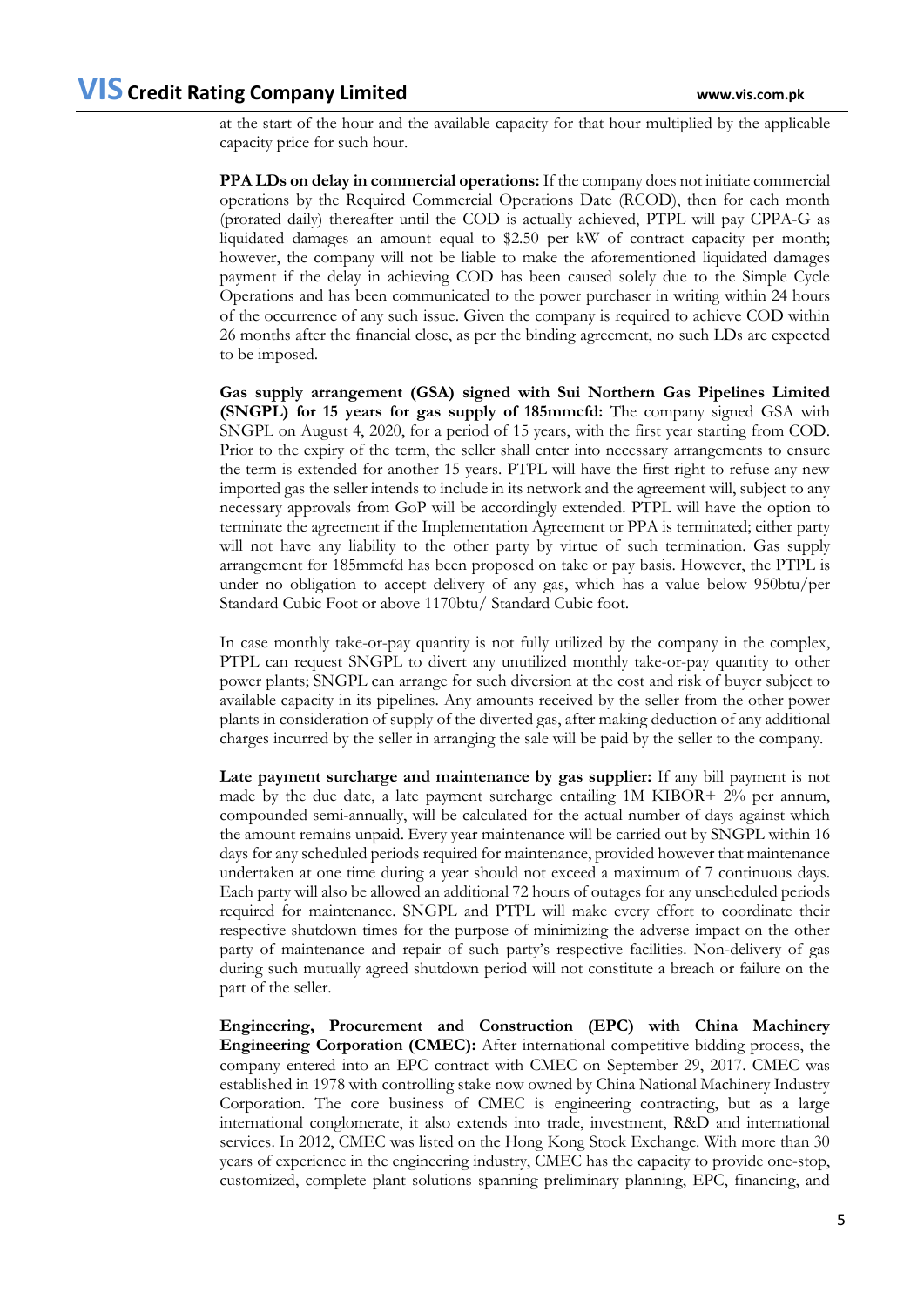operation and maintenance. It has expanded its business presence to 47 countries and regions in Asia, Africa, Europe and South America, forming a project contracting system with electric power energy at the core and covering transportation, telecommunications, waterworks, building materials and cement, etc.

As per the terms of the EPC contract, the company has made 15% advance payment to EPC contractor after obtaining advance payment security and bank guarantee. PTPL has also established letter of credit (LCs) equivalent to 85% of the EPC price comprising offshore LC of USD \$353m along with onshore LC of Rs. 9.3b against GoPb irrevocable guarantee and unconditional debit authority as security for the LC banks. CMEC has issued an EPC performance security at the signing of the EPC contract for an amount equal to 10% of the agreement price. Power Island equipment has been procured from Siemens.

**EPC Liquidated Damages (LDs) on Performance Standards:** If the facility upon carrying out completion tests is unable to meet the required conditions set, PTPL has the right to reject the facility by giving a notice to the EPC contractor along with reasons. The conditions include that if the net power output (NPO) at any fuel (natural gas or high speed diesel) is less than 95% of the guaranteed NPO of the facility and if the net heat rate (NHR) on either fuel exceeds 103% of the guaranteed GNHR. Hence the LDs for NPO of the facility for each 1% deviation in NPO, 3% of the agreement price will be charged. The aggregate cap for LDs for not achieving the guaranteed NPO will be limited to 15% of agreement price. Further, the LDs for NPO of gas turbines for either fuel will be calculated at 1% of the agreement price multiplied by percentage differential between guaranteed NPO and actual NPO. Moreover, for LDs of NHR of the facility on either fuel involve 5% of the agreement price charged for each 1% deviation in guaranteed NHR.

**EPC LDs on project completion:** LDs for delay in procuring the taking over certificate of gas turbine-1 (GT1) by the expiry of the time for completion GT1 will be 0.035% of the agreement price multiplied by the number of days delayed. Similarly, LDs for delay in procurement of taking over certificate of gas turbine-2 (GT2) by the expiry of the time for completion GT2 will be 0.025% of the agreement price multiplied by the number of days delayed. Further, the LDs for delay in procuring the taking over certificate of the facility by the expiry of the time for completion of the project will be 0.1% of the agreement price multiplied by the number of days delayed. However, the cap for all LDs for delay in completion of the facility is limited to 10% of the agreement price. The aggregate maximum amount for LDs for deviation from performance standards coupled with delay incompletion will be equal to 20% of the agreement price. In addition, performance security has also been obtained from the Original Equipment Manufacturer (OEM--Siemens AG), under which various delivery and TOC milestones are also guaranteed by the OEM with maximum cap of USD 20 million.

Due to delay in concession agreement, CMEC submitted various claims for extension of 25 months' period i.e. till Dec 2021 for the completion of the project. After various meetings and negotiations, CMEC indicated to complete the project within 400 days which was then reduced to 330 days, starting from the financial close date, subject to certain pre-conditions including provision of gas, power feedback, release of outstanding payments, future payment plan, and cost claims. As per the terms of EPC agreement, the claims will be subject to determination and CMEC has to provide verifiable supporting documents. EPC contractor has raised claims amounting to around USD 85m by end-Mar'21 out of which USD 40m were against the cost escalation borne by the contractor on account of delays in concession agreement and financial close and USD 12m pertained to impact of pandemic under Force Majeure Event. PTPL has rejected certain claims having no basis as per EPC agreement, meanwhile, for the remaining, CMEC has been requested to substantiate them with verifiable supporting documents. Additionally, risk of payment against probable claims has been mitigated through loan agreement and SSA as mentioned earlier in the report.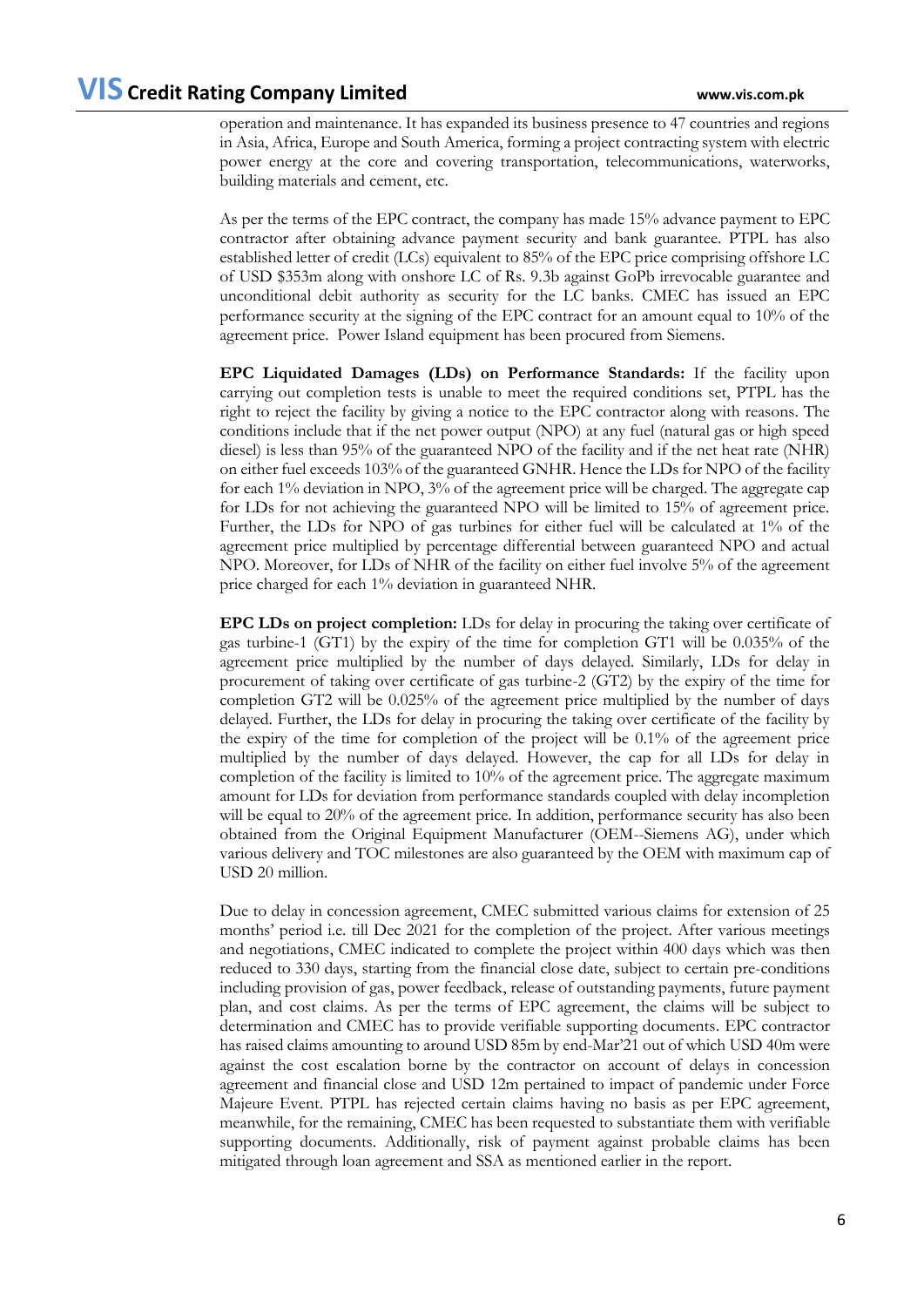Force Majeure Event: In an event that is beyond the reasonable control of party including but not limited to war, change in regulations, pandemic, natural calamity, explosion etc., the contractor is obligated to provide a force majeure notice to PTPL within seven days. If, as the consequence of a force majeure event, the contractor has to incur additional cost or additional time in complying with proposals, the contractor will be entitled to payment of any such cost added to the agreement price coupled with extension of time for such delays. However, if the force majeure event exceeds 180 days, both the parties can serve each other with termination notice. However, the FME claims, if any shall be subject to determination and EPC contractor has to substantiate their claims with verifiable supporting documents. Further, the similar rights are also available to the company to issue FME to Power Purchaser and PPIB for the extension in time and cost claims along with verifiable supporting documents to substantiate its claim, if any.

**Long Term Service Agreement (LTSA):** Through international competitive bidding process, Siemens was declared as successful bidder for LTSA and the Company entered into the LTSA with Siemens in December 2017 for an amount of USD 156 million for period of 12 years. The amount shall be payable in local currency using the applicable exchange rate.

**Operations & Maintenance (O&M):** As per the terms of the EPC Agreement, the company can ask the EPC contractor to undertake simple cycle Operations and Maintenance (O&M) services; in this case CMEC will be obligated to enter into simple cycle O&M agreement. The Company had exercised the available option and appointed EPC contractor as an O&M operator for simple cycle operations only. PTPL has hired the services of Harbin Electric International Company Limited as O&M operator for Combined Cycle Operations on April 29, 2021 for the entire term of PPA.

**Approved tariff structure and one-time adjustments in tariff at COD:** NEPRA has determined and approved the tariff for PTPL for 30 years on June 7, 2018. The following tariff has been approved for Ex-GST base fuel price of US \$8.2/mmbtu-HHV for gas and Rs. 59.5/Liter on HSD:

| Rs.                                              | <b>Combined Cycle Operation</b> |            |  |
|--------------------------------------------------|---------------------------------|------------|--|
| Description                                      | <b>RLNG</b>                     | <b>HSD</b> |  |
| Energy Charge (Rs./kWh):                         |                                 |            |  |
| Fuel cost component                              | 5.6005                          | 10.7216    |  |
| Variable O&M                                     | 0.3079                          | 0.4443     |  |
| Total                                            | 5.9084                          | 11.1659    |  |
| Capacity Charge (Rs./kW/hour):                   |                                 |            |  |
| Fixed O&M (Local)                                | 0.0631                          | 0.0724     |  |
| Fixed O&M (Foreign)                              | 0.1041                          | 0.1196     |  |
| Cost of working capital                          | 0.0922                          | 0.1059     |  |
| Insurance                                        | 0.0531                          | 0.0610     |  |
| <b>Return on Equity</b>                          | 0.3330                          | 0.3825     |  |
| Debt servicing (1-10 years only)                 | 0.8112                          | 0.9318     |  |
| Total 1-10 years                                 | 1.4565                          | 1.6732     |  |
| Total 11-30 years                                | 0.6454                          | 0.7414     |  |
| Avg. Tariff 1-10 years @ 92% (Rs./kWh)           | 7.4916                          | 12.9845    |  |
| Tariff 11-30<br>92%<br>Avg.<br>years<br>$\omega$ | 6.6100                          | 11.9717    |  |
| (Rs./kWh)                                        |                                 |            |  |
| Levelized tariff (Rs./kWh)                       | 7.1846                          | 12.6319    |  |
| Levelized tariff (Cents/kWh)                     | 6.5374                          | 11.4940    |  |

For the simple cycle operation on RLNG, the approved tariff structure is presented in table below: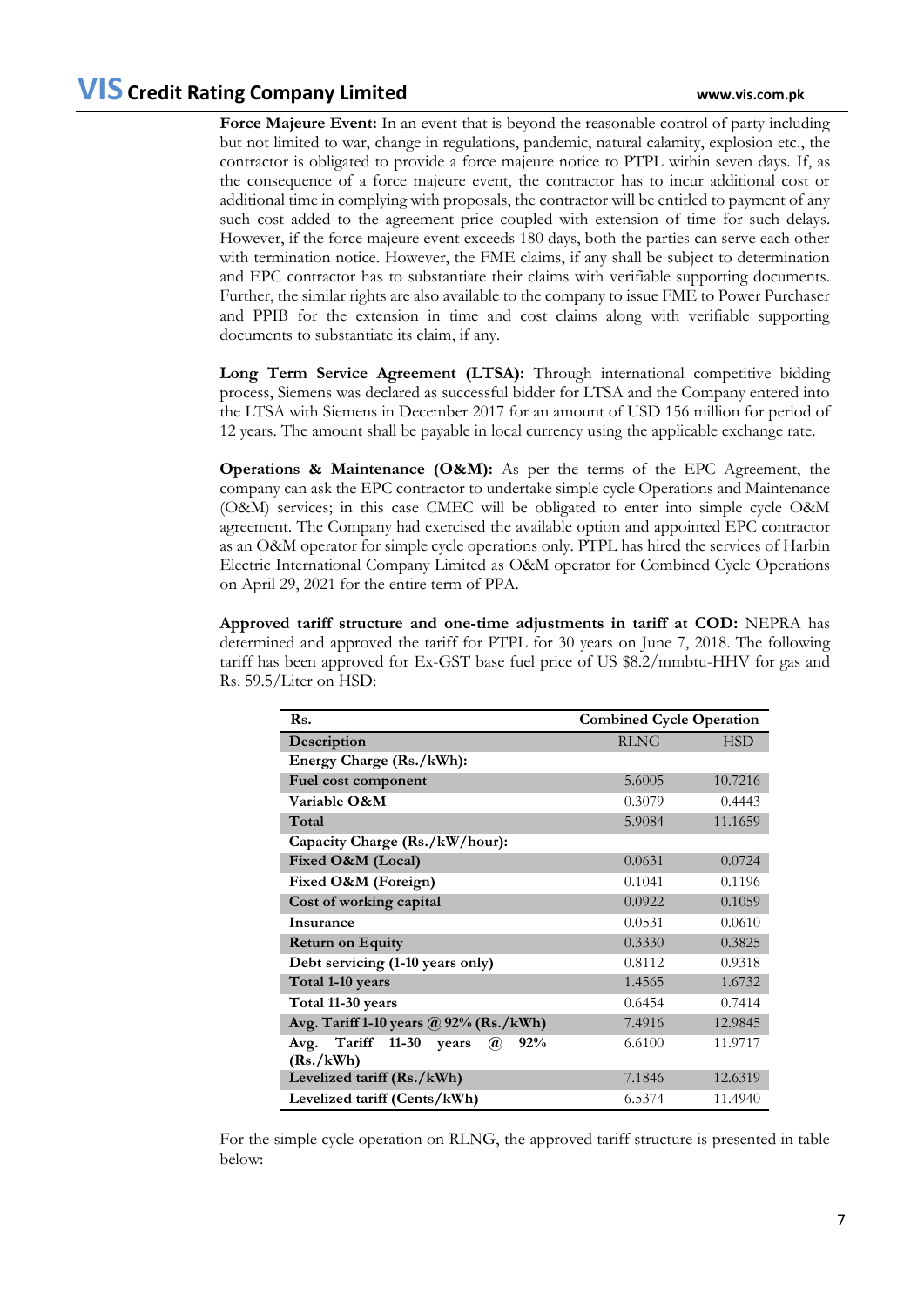| Description             | Rs./kWh |
|-------------------------|---------|
| Fuel cost component     | 8.7369  |
| Variable O&M            | 0.3079  |
| Fixed O&M (Local)       | 0.0631  |
| Fixed O&M (Foreign)     | 0.1041  |
| Cost of working capital | 0.0922  |
| Total                   | 9.3042  |

Since the foreign components of the tariff have been determined on the basis of reference exchange rate of Rs. 109.9/USD on actual payment, one-time adjustment would be made on COD in this regard, nonetheless, only for the currency fluctuation against the reference parity values. Further, one-time adjustment would be made at COD for actual administrative costs, advertisement expenses and expenses related to various tenders incurred. IDC would be reestablished at the time of COD on the basis of actual KIBOR, actual premium, actual loan and actual loan drawdown. ROE component of tariff will be adjusted for variation in actual equity investment and actual equity drawdown. In addition, O&M components will be adjusted as per the signed agreement, LTSA and actual recurring administrative expenses.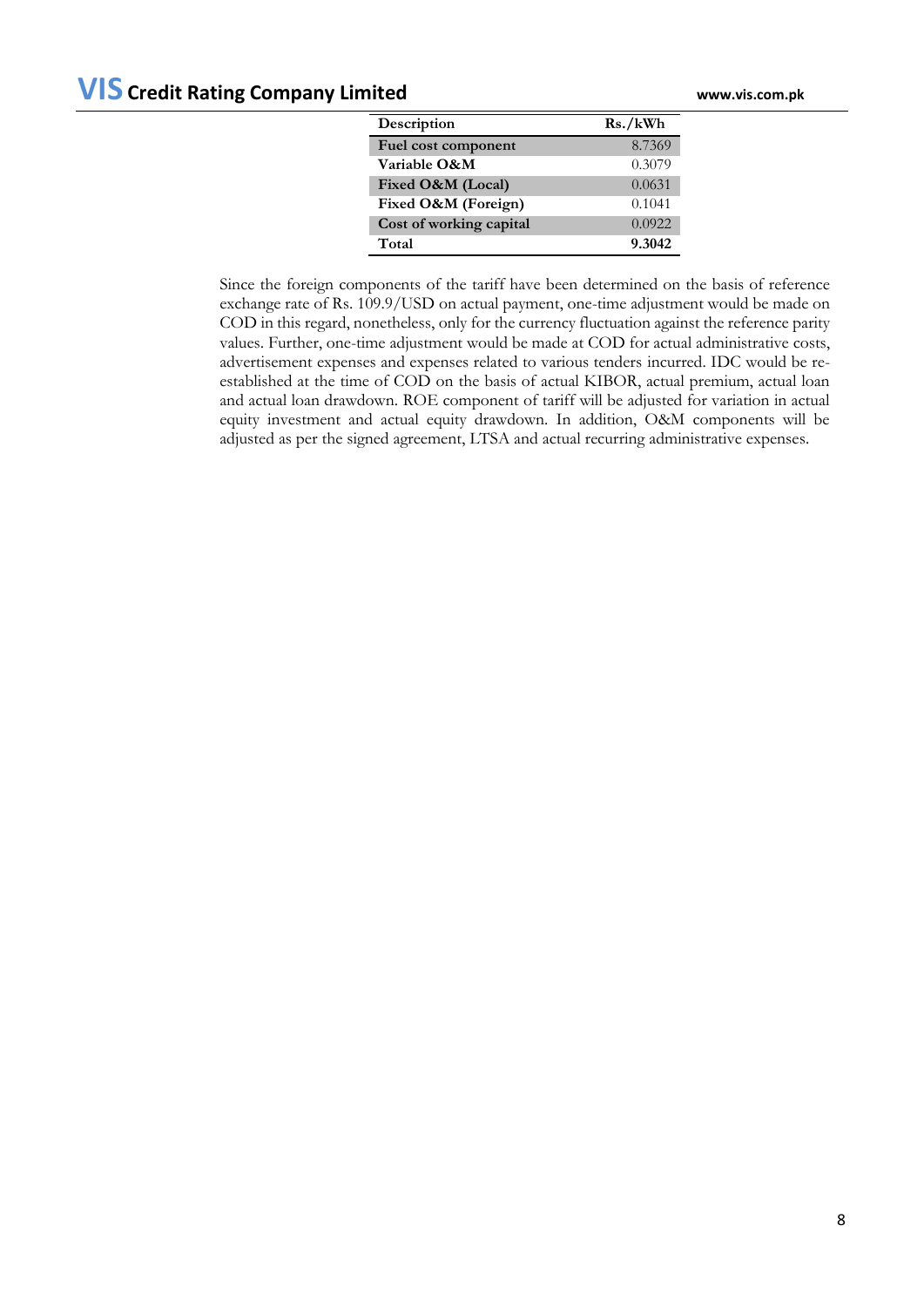# **Punjab Thermal Power (Pvt.) Limited Appendix I**

| <b>Financial Statements</b>                  | (Amounts in PKR Millions) |                          |                          |  |
|----------------------------------------------|---------------------------|--------------------------|--------------------------|--|
|                                              |                           |                          |                          |  |
| <b>BALANCE SHEET</b>                         | 30-Jun-19                 | 30-Jun-20                | 30-Mar-21                |  |
| <b>Fixed Assets</b>                          | 74,949                    | 81,629                   | 82,892                   |  |
| <b>Stores and Spares</b>                     | $\frac{1}{2}$             | $\frac{1}{2}$            | $\overline{\phantom{a}}$ |  |
| <b>Stock in Trade</b>                        | $\bar{a}$                 | $\bar{\phantom{a}}$      | $\sim$                   |  |
| <b>Trade Debts</b>                           |                           |                          |                          |  |
| <b>Advances &amp; Prepayments</b>            | 533                       | 1,024                    | 1,255                    |  |
| <b>Cash &amp; Bank Balances</b>              | 10,101                    | 17,317                   | 8,655                    |  |
| <b>Total Assets</b>                          | 85,594                    | 99,970                   | 92,803                   |  |
| <b>Trade and Other Payables</b>              | 58,624                    | 55,529                   | 33,236                   |  |
| Subordinated Loan from Sponsor-<br>Unsecured | $\blacksquare$            | L,                       | 8,710                    |  |
| <b>Loan from Sponsors-Unsecured</b>          |                           | 5,000                    | $\sim$                   |  |
| <b>Short-Term Borrowings-Secured</b>         | $\omega$                  | $\bar{\phantom{a}}$      | 9,699                    |  |
| Long Term Debt (incl. current maturity)      | $\bar{a}$                 | L,                       | $\overline{a}$           |  |
| <b>Markup Accrued</b>                        | $\overline{a}$            | $\overline{a}$           | 223                      |  |
| <b>Other Liabilities</b>                     | 16                        | 52                       | 39                       |  |
| <b>Total Liabilities</b>                     | 58,640                    | 60,581                   | 51,907                   |  |
| Paid Up Capital                              | 10                        | 10                       | 33,600                   |  |
| <b>Advance Against Issue of Shares</b>       | 26,990                    | 38,820                   | 6,520                    |  |
| Tier 1/Total Equity                          | 26,955                    | 39,389                   | 40,897                   |  |
| <b>INCOME STATEMENT</b>                      | 30-Jun-19                 | 30-Jun-20                | 30-Mar-21                |  |
| Revenue                                      | $\sim$                    | $\frac{1}{2}$            | $\overline{\phantom{a}}$ |  |
| <b>Gross Profit</b>                          | ÷,                        | L,                       | $\sim$                   |  |
| <b>Operating (Loss)</b>                      | (132)                     | (134)                    | 384                      |  |
| Profit/ (Loss) Before Tax                    | 57                        | 891                      | 383                      |  |
| Profit/ (Loss) After Tax                     | 19                        | 601                      | 217                      |  |
|                                              |                           |                          |                          |  |
| <b>RATIO ANALYSIS</b>                        | $30$ -Jun-19              | $30$ -Jun-20             | $30-Mar-21$              |  |
| Gross Margin (%)                             |                           |                          |                          |  |
| FFO to Total Debt (x)                        |                           | ä,                       |                          |  |
| FFO to Long Term Debt (x)                    |                           |                          |                          |  |
| Debt Servicing Coverage Ratio (x)            | $\bar{\phantom{a}}$       | $\overline{\phantom{a}}$ | $\omega$                 |  |
| Current Ratio (x)                            | ÷,                        |                          |                          |  |
| Gearing (x)                                  |                           | 0.13                     | 0.45                     |  |
| Debt Leverage (x)                            | 2.18                      | 1.54                     | 1.27                     |  |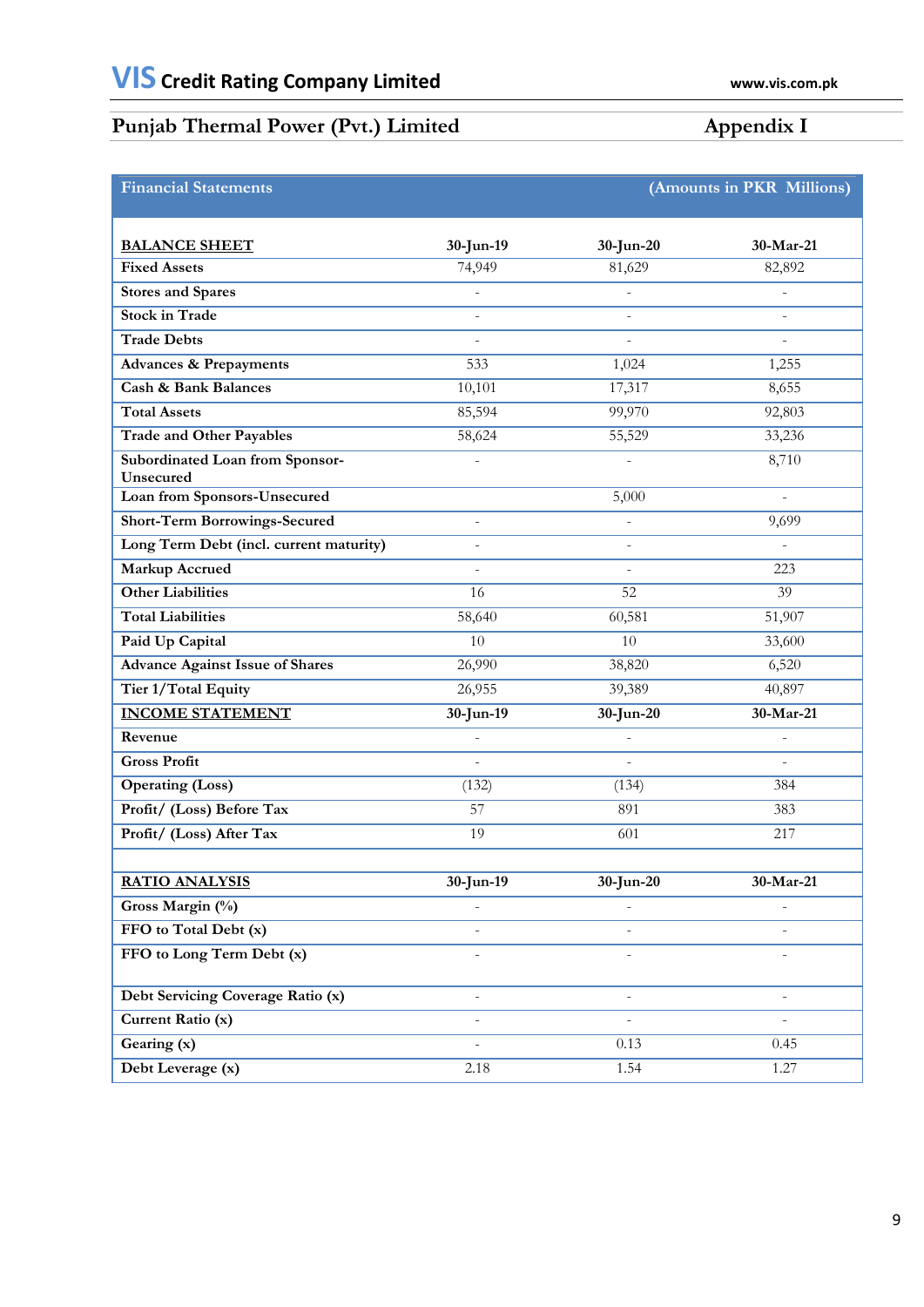# **ISSUE/ISSUER RATING SCALE & DEFINITIONS Annexure II**

# VIS Credit Rating Company Limited

#### **RATING SCALE & DEFINITIONS: ISSUES / ISSUERS**

#### Medium to Long-Term

#### AAA

Highest credit quality; the risk factors are negligible, being only slightly more than for risk-free Government of Pakistan's debt.

### AA+, AA, AA-

High credit quality; Protection factors are strong. Risk is modest but may vary slightly from time to time because of economic conditions

#### A+, A, A

Good credit quality; Protection factors are adequate. Risk factors may vary with possible changes in the economy.

#### BBB+, BBB, BBB-

Adequate credit quality; Protection factors are reasonable and sufficient. Risk factors are considered variable if changes occur. in the economy.

#### **BB+, BB, BB-**

Obligations deemed likely to be met. Protection factors are capable of weakening if changes occur in the economy. Overall quality may move up or down frequently within this category.

#### **B+, B, B-**

Obligations deemed less likely to be met. Protection factors are capable of fluctuating widely if changes occur in the economy. Overall quality may move up or down frequently within this category or into higher or lower rating grade.

#### $ccc$

 $\alpha$ 

Considerable uncertainty exists towards meeting the obligations. Protection factors are scarce and risk may be substantial.

A high default risk

 $\epsilon$ 

A very high default risk

#### 'n

Defaulted obligations

**Rating Watch: VIS places entities and issues on 'Rating Watch'** when it deems that there are conditions present that necessitate re-evaluation of the assigned rating(s). Refer to our 'Criteria for Rating Watch' for details. www.vis.com.pk/images/criteria\_watch. pdf

Rating Outlooks: The three outlooks 'Positive', 'Stable' and 'Negative' qualify the potential direction of the assigned rating(s). An outlook is not necessarily a precursor of a rating change. Refer to our 'Criteria for Rating Outlook' for details.www.vis.com.pk/ images/criteria\_outlook.pdf

(SO) Rating: A suffix (SO) is added to the ratings of 'structured' securities where the servicing of debt and related obligations is backed by some sort of financial assets and/or credit support from a third party to the transaction. The suffix (SO), abbreviated for 'structured obligation', denotes that the rating has been achieved on grounds of the structure backing the transaction that enhanced the credit quality of the securities and not on the basis of the credit quality of the issuing entity alone.

## Short-Term

#### $\Delta - 1 +$

Highest certainty of timely payment; Short-term liquidity, including internal operating factors and /or access to alternative sources of funds, is outstanding and safety is just below risk free Government of Pakistan's short-term obligations.

#### $\Delta - 1$

High certainty of timely payment; Liquidity factors are excellent and supported by good fundamental protection factors. Risk factors are minor.

#### $A-2$

Good certainty of timely payment. Liquidity factors and company fundamentals are sound. Access to capital markets is good, Risk factors are small

#### A-3

Satisfactory liquidity and other protection factors qualify entities / issues as to investment grade. Risk factors are larger and subject to more variation. Nevertheless, timely payment is expected.

Speculative investment characteristics; Liquidity may not be sufficient to ensure timely payment of obligations.

Capacity for timely payment of obligations is doubtful.

(blr) Rating: A suffix (blr) is added to the ratings of a particular banking facility obtained by the borrower from a financial institution. The suffix (blr), abbreviated for 'bank loan rating' denotes that the rating is based on the credit quality of the entity and security structure of the facility.

'p' Rating: A 'p' rating is assigned to entities, where the management has not requested a rating, however, agrees to provide informational support. A 'p' rating is shown with a 'p' subscript and is publicly disclosed. It is not modified by a plus (+) or a minus (-) sign which indicates relative standing within a rating category. Outlook is not assigned to these ratings. Refer to our 'Policy for Private Ratings' for details. www.vis.com.pk/images/ policy\_ratings.pdf

'SD' Rating: An 'SD' rating is assigned when VIS believes that the ratee has selectively defaulted on a specific issue or obligation but it will continue to meet its payment obligations on other issues or obligations in a timely manner.

### 10